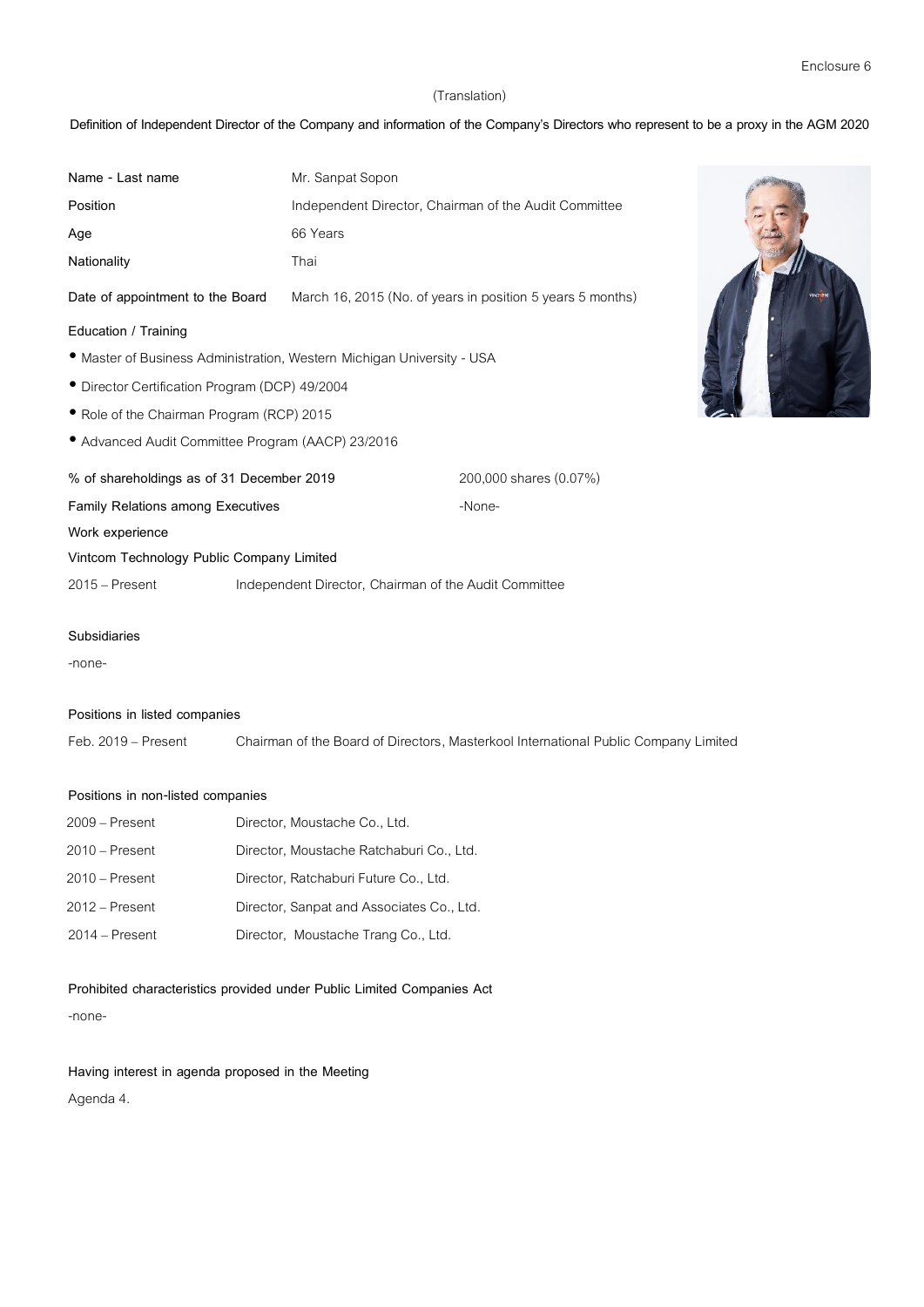### (Translation)

# **Definition of Independent Director of the Company and information of the Company's Directors who represent to be a proxy in the AGM 2020**

| Name - Last name                                                                       |  | Mr. Kriengkrai Boonlert-u-thai          |                                                            |  |
|----------------------------------------------------------------------------------------|--|-----------------------------------------|------------------------------------------------------------|--|
| Position                                                                               |  | Independent Director, Audit Committee,  |                                                            |  |
|                                                                                        |  | Member of the Risk Management Committee |                                                            |  |
| Age                                                                                    |  | 48 Years                                |                                                            |  |
| Nationality                                                                            |  | Thai                                    |                                                            |  |
| Date of appointment to the Board                                                       |  |                                         | March 16, 2015 (No. of years in position 5 years 5 months) |  |
| Education / Training                                                                   |  |                                         |                                                            |  |
| • Doctor of Philosophy Business Administration (Accounting), Oklahoma State University |  |                                         |                                                            |  |
| • Director Accreditation Program (DAP) 106/2013                                        |  |                                         |                                                            |  |
| • Advanced Audit Committee Program (AACP) 23/2016                                      |  |                                         |                                                            |  |
| % of shareholdings as of 31 December 2019                                              |  |                                         | 100,000 shares (0.03%)                                     |  |
| <b>Family Relations among Executives</b>                                               |  |                                         | -None-                                                     |  |
| Work experience                                                                        |  |                                         |                                                            |  |
| Vintcom Technology Public Company Limited                                              |  |                                         |                                                            |  |
| $2015 -$ Present                                                                       |  | Independent Director, Audit Committee   |                                                            |  |
| Dec.2019 - Present                                                                     |  | Member of the Risk Management Committee |                                                            |  |
| <b>Subsidiaries</b>                                                                    |  |                                         |                                                            |  |
| -none-                                                                                 |  |                                         |                                                            |  |

### **Positions in listed companies**

-none-

# **Positions in non-listed companies**

| $2019 -$ Present | Vice Dean for Academic of the Faculty of Commerce and Accountancy Chulalongkorn University            |
|------------------|-------------------------------------------------------------------------------------------------------|
| $2019 -$ Present | Associate Professor, Chulalongkorn University                                                         |
| 2017 – Present   | Advisor of the Professional Accounting Committee for Education and Accounting Technology              |
|                  | Federation of Accounting Professions Under The Royal Patronage of His Majesty The King                |
| $2011 - 2018$    | Vocational Education Commission Department of Vocational Education Ministry of Education              |
| $2011 - 2017$    | Assistant to the President Chulalongkorn University                                                   |
| $2011 - 2017$    | Secretary of the Professional Accounting Committee for Education and Accounting Technology Federation |
|                  | of Accounting Professions Under The Royal Patronage of His Majesty The King                           |

# **Prohibited characteristics provided under Public Limited Companies Act**

-none-

**Having interest in agenda proposed in the Meeting**

-none-